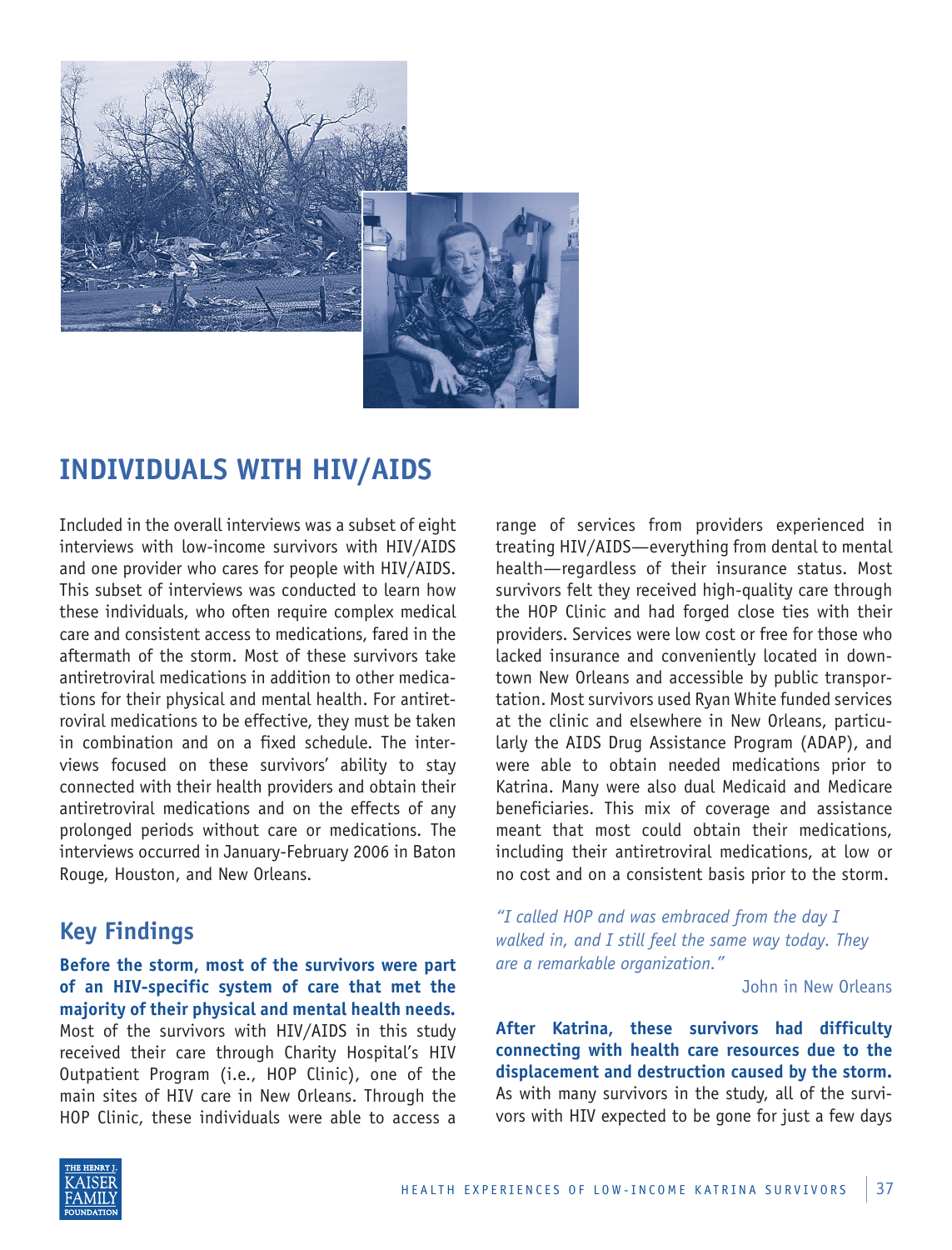*"I knew that if I didn't find out where I could go to get treatment for my medication that too many days off of it would kind of alter things so that was my biggest concern."*

#### Trish in Houston

and so just took the bare essentials with them, including their medications and some cash. Some fled with family, such as Philip, who left with his wife Helen, and Peter, who evacuated with his partner and sister. Others, like Susan and John, left on their own. Some fared better than others, but all suffered anxious periods when they were unsure about whether they could refill their prescriptions and how they could reconnect with their providers. All knew the importance of monitoring their health and staying on their antiretroviral regimen, but doing so was difficult for a number of reasons:

- **Most of the interviewed survivors lost touch with their providers right after the storm, and some went months without contact with a medical professional.** Almost none had a way to contact their doctor after the storm. These survivors said they had deep connections with their regular doctors in New Orleans, and the separation from their doctors was hard on them. Only Trish in Houston had obtained her nurse practitioner's pager number before the storm, which enabled Trish to call her for advice about where to find care in Houston. Some displaced providers and state staff from New Orleans took steps to help survivors reconnect with care. The HIV/AIDS provider interviewed for this study noted that she, along with other HOP Clinic providers, evacuated to Baton Rouge and then "planted" themselves in emergency rooms to wait for their patients to arrive. Similarly, the Louisiana state HIV/AIDS program staff worked closely with the HOP clinic, the LSU Health Care Services Division (HCSD), ADAP distribution sites throughout the state, and ADAP programs in other states to set up emergency services to assist survivors in getting refills of their medications and connecting to local HIV/AIDS resources.
- **These survivors faced many of the same challenges to obtaining needed care as other survivors.** They dealt with constant flux and motion in the days after the hurricane, the inability to reach health care providers or find operating providers,

the challenges of getting care in an unfamiliar community, transportation and information barriers, and anxiety and depression in the aftermath of the storm. They were on the move, disconnected from their providers and pharmacies, and just focused on surviving. Survivors with friends and family did better during this period because they had extra help and support, which eventually assisted them in getting the care and medications they needed. Those who were alone did much worse and faced more problems getting to doctors and refilling medications.

*"The buses are very slow. It takes you three hours to get to where you are going."*

#### Zora in Baton Rouge

**Five of the eight survivors experienced gaps in their care and medications, including their antiretroviral medications, soon after the storm.** As a result of the challenges they faced in obtaining health care, five of the interviewed survivors went without needed care and medications, including their antiretroviral medications. This resulted in at least three individuals experiencing a lowered T-cell count when months later they finally connected to a provider (and could get their antiretroviral medications again) while the others said they experienced extreme fatigue and anxiety. The survivors noted several factors that led to their inability to obtain their antiretroviral drugs:

- **Lack of supply:** Most did not have enough supplies of their medications when they evacuated from New Orleans. All knew the importance of their medications—particularly their antiretroviral drugs—but did not expect to be away from home so long. Susan, who evacuated to a small town in Louisiana, tried to bring all of her medications, but the group home in which she lived—and which regulated her medications—would only give her a three-day supply. She ran out soon after the storm and could not refill her medications in the small town where she was staying. The local hospital did not have a supply of the antiretroviral medications she needed. She also said that she could not find an infectious disease doctor who specialized in HIV/AIDS.
- **On the move too much:** Others brought their entire supply of medications but ran out after days turned into weeks on the road. Philip's wife Helen explained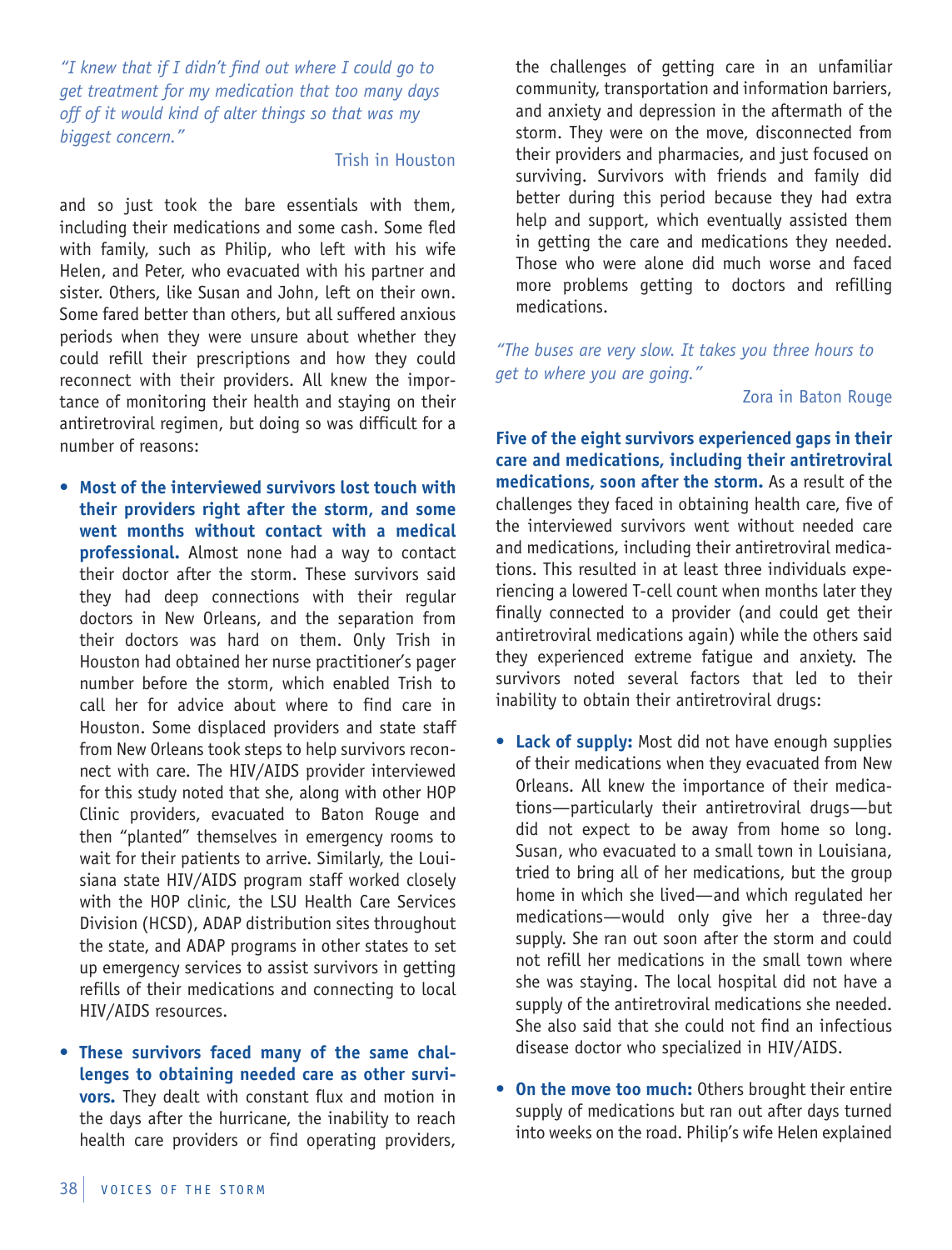that he ran out of his medications because the family had so many other worries during that time period that they just could not find the opportunity to refill his prescriptions. Daniel in New Orleans had a more unique experience—he was incarcerated right before the hurricane and, during the evacuation and subsequent move to another prison, he missed his medications.

**• Did not know where or how to get refills:** John in New Orleans has severe mental health needs. When he was evacuated from his group home, he was left to fend for himself for weeks until he finally reunited with his family in Houston. During this time, he ran out of his medications and did not know how to refill them. He had lost touch with his HIV/AIDS and mental health providers and had no one to call for assistance. Until he was reunited with his family a few weeks after the storm, John lived on the streets.

*"Needless to say, after the evacuation and stuff, I did not get proper medication for 35, 36 days. … I was very weak."*

Daniel in New Orleans

**Some survivors also went without treatment and medications for other serious mental and physical conditions.** These include bipolar disorder, schizophrenia, hypertension and epilepsy, which worsened in the weeks and months after the hurricane because they went untreated. The barriers survivors faced in obtaining HIV/AIDS drugs also prevented them from getting other medications and care they needed—they were on the road too much, they were disoriented and had no one to help, or they were in an unfamiliar city. Philip spaced out his supply of grand mal seizure medicine because he was afraid that he would run out before he was able to refill his prescription and suffered from seizures as a result. Zora, who was able to reconnect quickly to the health system in Baton Rouge thanks to the state HIV/AIDS program staff and ADAP, said that, while the ADAP formulary would cover her HIV/AIDS medications, it would not cover other medications she needed. Peter said he did not have his prescription bottles with him when he evacuated and so went four weeks without the medications he needed to control his bipolar disorder. He had two seizures during this period, bad nightmares, and found it hard to cope. He was finally able to get medications once he arrived in Baton Rouge and connected with local organizations that help people with HIV/AIDS.

**Meeting pre-existing mental health needs, in particular, was problematic.** Susan, John, Philip, and Peter all had severe mental health needs prior to Hurricane Katrina and were not able to connect with their psychiatrists or get their medications for weeks after the storm. This left Susan and John especially vulnerable because both were alone during the evacuation and had to fend for themselves without their medications. John said he lived on the streets while Susan eventually moved in with strangers in Houston who, in her own words, "tried to institutionalize me." Both were in unsafe situations, alone, and without help. In contrast, Philip had his wife for support, while Peter had his sister and partner caring for him, and this made a difference. While they both suffered seizures, anxiety problems, and other negative effects from being without medications and mental health care, they could rely on their loved ones. At the time of the interviews, six months after the storm, all were—or were about to be—reconnected with mental health providers and were able to get their mental health medications. However, they were shaken by their experiences and still felt unstable as a result of the missed care and medications.

**Six months after the storm, some were reluctant to return to New Orleans, and those who had returned found a health system with limited resources to meet their needs.** Some had heard the health system was still not up and running, and they did not want to disrupt their care again by going back to a system that could not adequately treat individuals with HIV/AIDS. Their top priority was getting healthy after the lapses in their care, and some felt they needed to stay in Baton Rouge or Houston until the health system was rebuilt in New Orleans. Those who had returned to New Orleans said clinics had moved locations, doctors had not returned, and some doctors' offices were simply gone. The HOP clinic suffered damage that forced it to close after the storm. It reopened—in a smaller location with fewer providers and services offered—about six months after the hurricane. Survivors heard about open offices and clinics mostly through word of mouth rather than through formal communication. For example, Susan in New Orleans said that she heard the